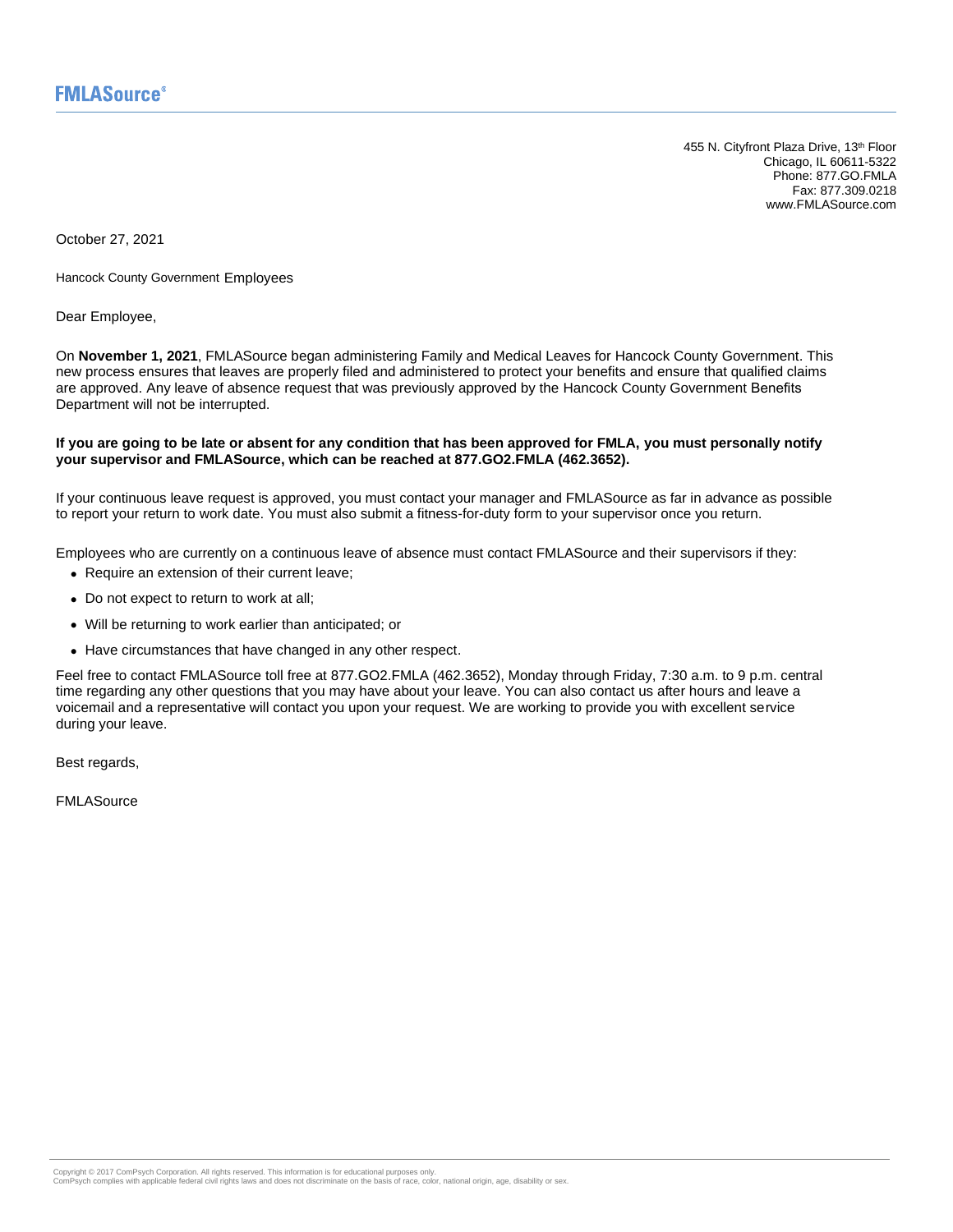Employees with an approved leave of absence must note the following:

- The requested leave will be counted against your state and/or federal leave entitlement.
- You will be required to use any accrued, unused Paid Time Off (PTO) in conjunction with your leave, so as to be paid for, all or a portion of the leave. FMLA will run concurrently with any other disability leave that you may be eligible for such as Short Term Disability, Long Term Disability or Workers' Compensation until your FMLA leave exhausts or you return to work.
- To maintain your benefits while on leave, you are required to pay your share of the premium payments for health insurance and other voluntary benefits on the same basis as during active employment. Your portion will continue to be deducted from your pay while using approved paid leave benefits; if your leave is unpaid you must make arrangements with your Benefits Manager to submit payments at the same time as they would normally be made through payroll deductions.
- If you are absent on a continuous basis for your own serious health condition you will be required to present proof of your fitness-for-duty to your Benefits Department before you can return to work. If certification is not received, your return to active employment may be delayed until such certification is provided.
- If you are returning to work earlier than anticipated you must notify FMLASource and advise your Benefits Department two days prior to your expected return date; failure to provide notification may delay your return to active employment.
- If your leave is an FMLA approved leave and you return within the protected period, you will be entitled to return to the same job or an equivalent position offering equivalent pay, benefits and working conditions. However, you have no greater right to reinstatement or other benefits than if you had been continuously employed during the FMLA leave period. For example, if your job is impacted by a reduction-in-force, you will not be entitled to reinstatement.
- Any false answers or statements knowingly made in connection with your application for leave will be sufficient grounds for disciplinary action up to and including termination.
- If you are absent for the birth or care of your newborn or newly placed child and would like to add your new family member to your medical coverage, please do so within 30 days of the date of birth or placement to prevent delays in your claims processing. If you have questions or concerns, please contact your Benefits Manager.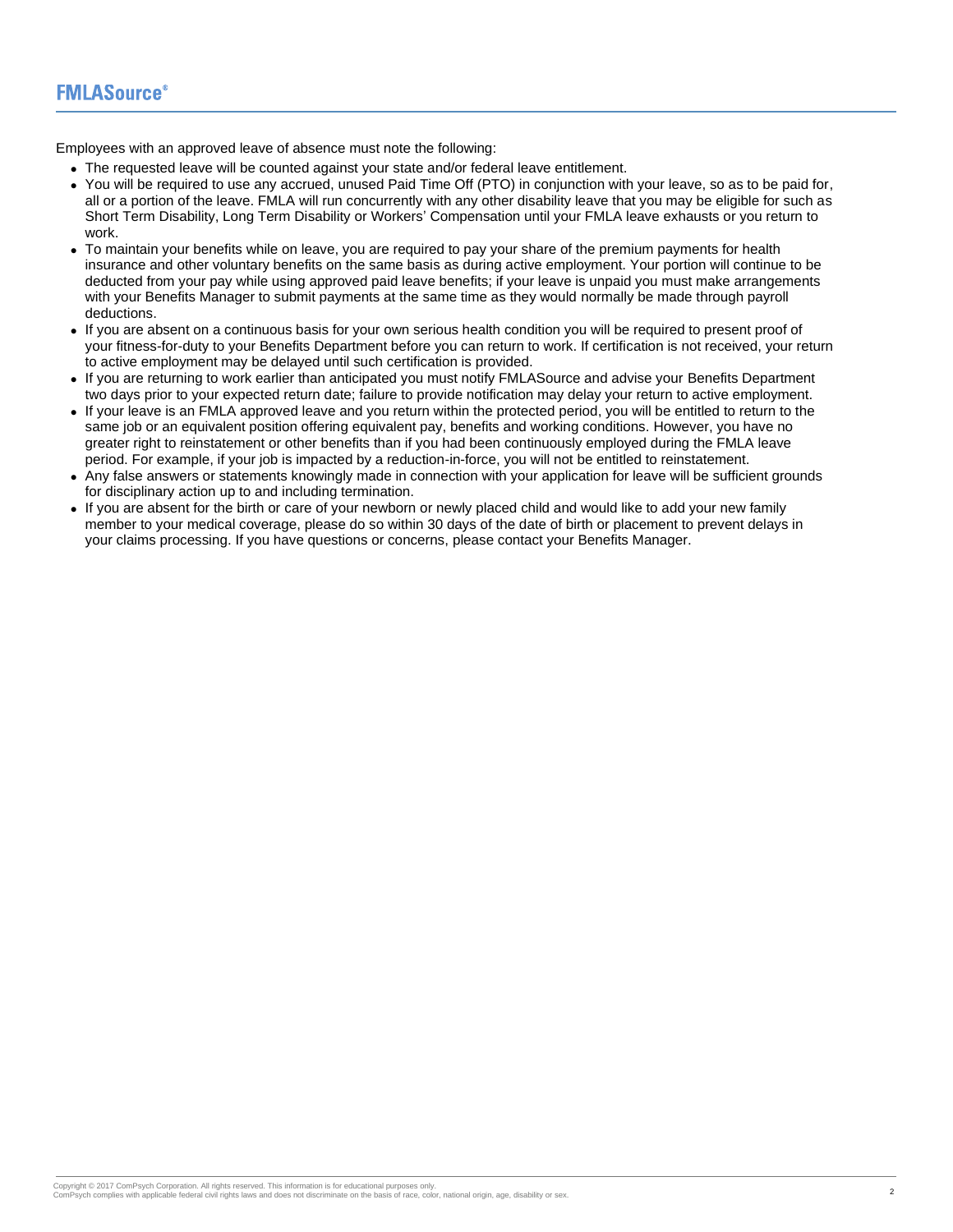# **Announcing Leaves of Absence Now Administered by FMLASource**

**Effective Date: November 1, 2021** - We are pleased to announce that Family Medical Leaves will be administered by FMLASource on behalf of Hancock County Government. This new process will ensure that your leave decisions are made promptly, properly, and administered to protect your benefits and ensure that qualified claims are filed.

# **Family and Medical Leave Act of 1993**

FMLA provides up to 12 weeks of unpaid, job protected leave to "eligible" employees for certain family and medical reasons. You are eligible if you have worked for Hancock County Government for at least 12 months and worked for 1,250 hours over the previous 12 months.

# **Reasons for Taking Leave**

Unpaid leave must be granted for any of the following reasons:

- To care for your child after birth, or placement for adoption or foster care
- To care for your spouse, son, daughter or parent who has a serious health condition
- For a serious health condition that makes you unable to perform your job
- In situations of qualifying exigency to be with a employee's spouse, parent or child if said person is an active servicemember or has an impending call to active duty in support of a contingency operation
- For the care of an injured service member if the servicemember is the employee's spouse, child, parent, or "next of kin." FMLA taken for this reason includes an entitlement of up to 26 weeks in a 12-month period.

# **Advance Notice and Medical Certification**

You may be required to provide advance notice and medical certification. Taking leave may be denied if requirements are not met:

- You ordinarily must provide 30 days advance notice when the leave is foreseeable.
- Hancock County Government may require medical certification to support a request for leave because of a serious health condition, and may require second or third opinions (at the employer's expense) and a fitness-for-duty report to return to work.

# **Job Benefits and Protection**

- For the duration of FMLA leave, Hancock County Government must maintain your health coverage under any "group health plan." You will continue to be responsible for your portion of the cost sharing of the premium payments.
- Upon return from FMLA leave, employees must be restored to their original or equivalent positions with equivalent pay, benefits and other employment terms.
- The use of FMLA leave cannot result in the loss of any employment benefit that accrued prior to the start of an employee's leave.

# **What You Should Do**

**Any time you are missing work due to your own serious medical condition or the care of a family member's condition, please contact FMLASource.**

- Contact your Supervisor or Human Resources Representative.
- Call **877.GO2.FMLA (462.3652)** or log on to [www.fmlasource.com.](http://www.fmlasource.com/)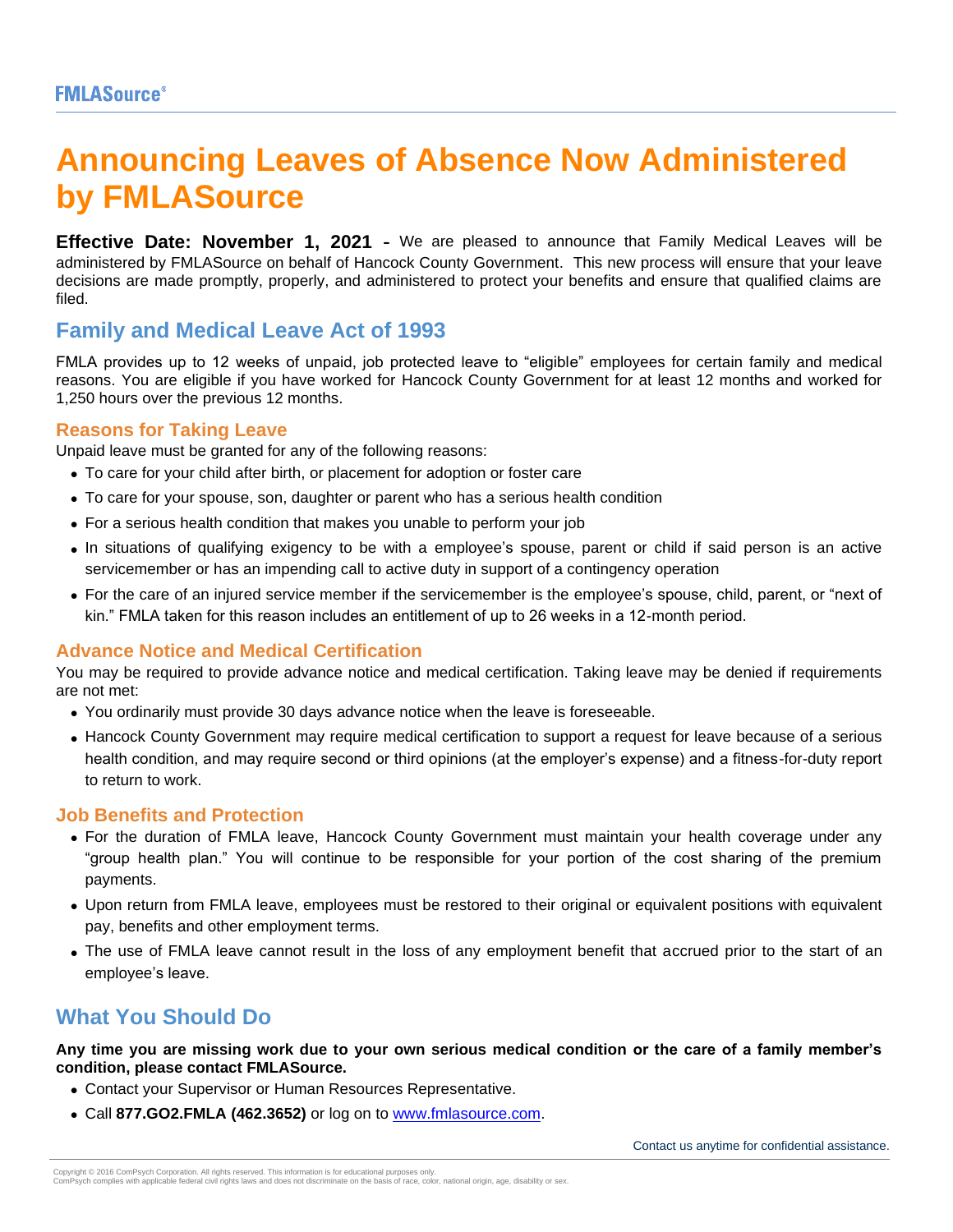# **GuidanceResources**

- Your information will be verified by a Benefits Specialist who will initiate the FMLA and/or STD leave process and answer any questions you may have.
- You will be notified of the status of your FMLA leave once it has been processed.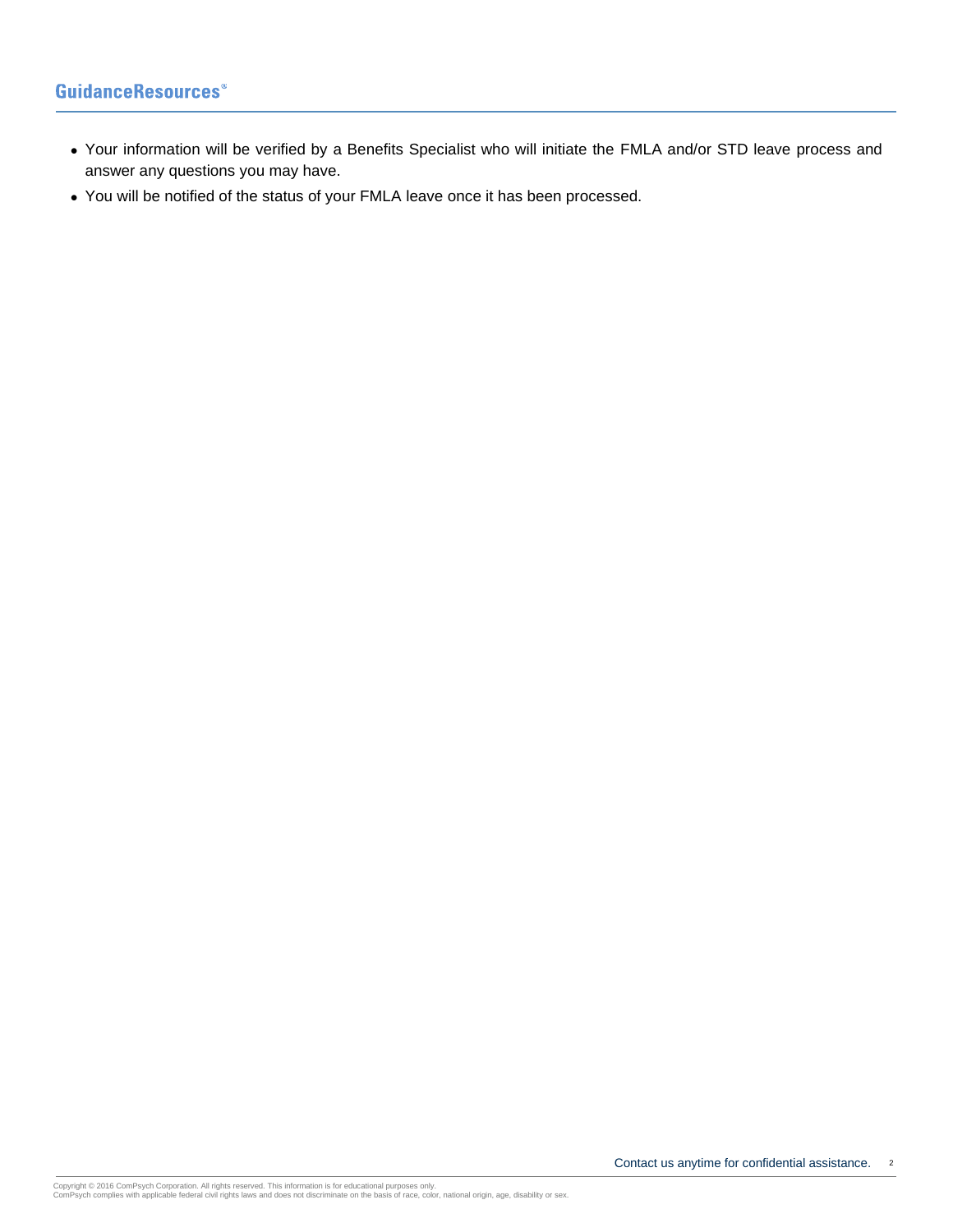# **Leave of Absence Claim Submission Checklist**

# **Hancock County Government Employees**

The following are step-by-step instructions on what you need to do to apply for a leave of absence.

# **Step #1:**

Contact FMLASource by either the FMLASource website or by phone:

- Website: [www.fmlasource.com](http://www.fmlasource.com/)
- Phone: **877.GO2.FMLA (462.3652)** Monday Friday, 7:30 a.m. 9:30 p.m. CST

# **Step #2:**

Receive the Medical Certification Form from either your Leave Notification Packet sent by FMLASource or download from [www.fmlasource.com.](http://www.fmlasource.com/)

• The Medical Certification Form is time-sensitive material. Be certain to check for the certification due date on your initial request letter provided in your FMLA Notification Packet.

# **Step #3:**

Take the blank Medical Certification Form to either your or your family member's Health Care Provider.

• If your leave is not for medical reasons, please follow the instructions provided by the FMLASource Specialist and/or your Leave Notification Packet.

# **Step #4:**

Ensure that FMLASource received the completed Medical Certification Form prior to the certification due date. It is your responsibility to ensure paperwork gets returned in a timely fashion. If there are delays completing your forms, be sure to contact FMLASource prior to your certification due date:

Return the completed Medical Certification Form to FMLASource:

- Fax: 877.309.0218<br>• E-Mail: EMLACenter@
- E-Mail: F<u>MLACenter@FMLASource.com</u><br>• Address: FMLASource. NBC Tower 13<sup>th</sup>
- Address: FMLASource, NBC Tower 13th Floor, 455 N. Cityfront Plaza Drive, Chicago, IL 60611-5322

## **Step #5:**

Receive and review the Decision Letter from FMLASource. Please note that the decisions are based on the certification completed by the health care provider. Notify FMLASource if your leave was denied and you need clarification on next steps.

# **Step #6:**

If approved for the leave, you will be responsible for keeping track of your available entitlement:

- **Intermittent Frequency Leave:** Be sure to report each intermittent FMLA absence to FMLASource by midnight of the date of absence and follow your department's call-off procedures. All prescheduled appointments need to be tracked ahead of time with both FMLASource and your company. Failure to call off to both parties may be subject to disciplinary action.
- **Continuous Frequency Leave:** Pay close attention to the date range on your decision letter. Your position at your company is only protected during that date range. To keep your entitlement accurate and to ensure protection, please notify FMLASource if your leave is different than what was provided on the decision letter.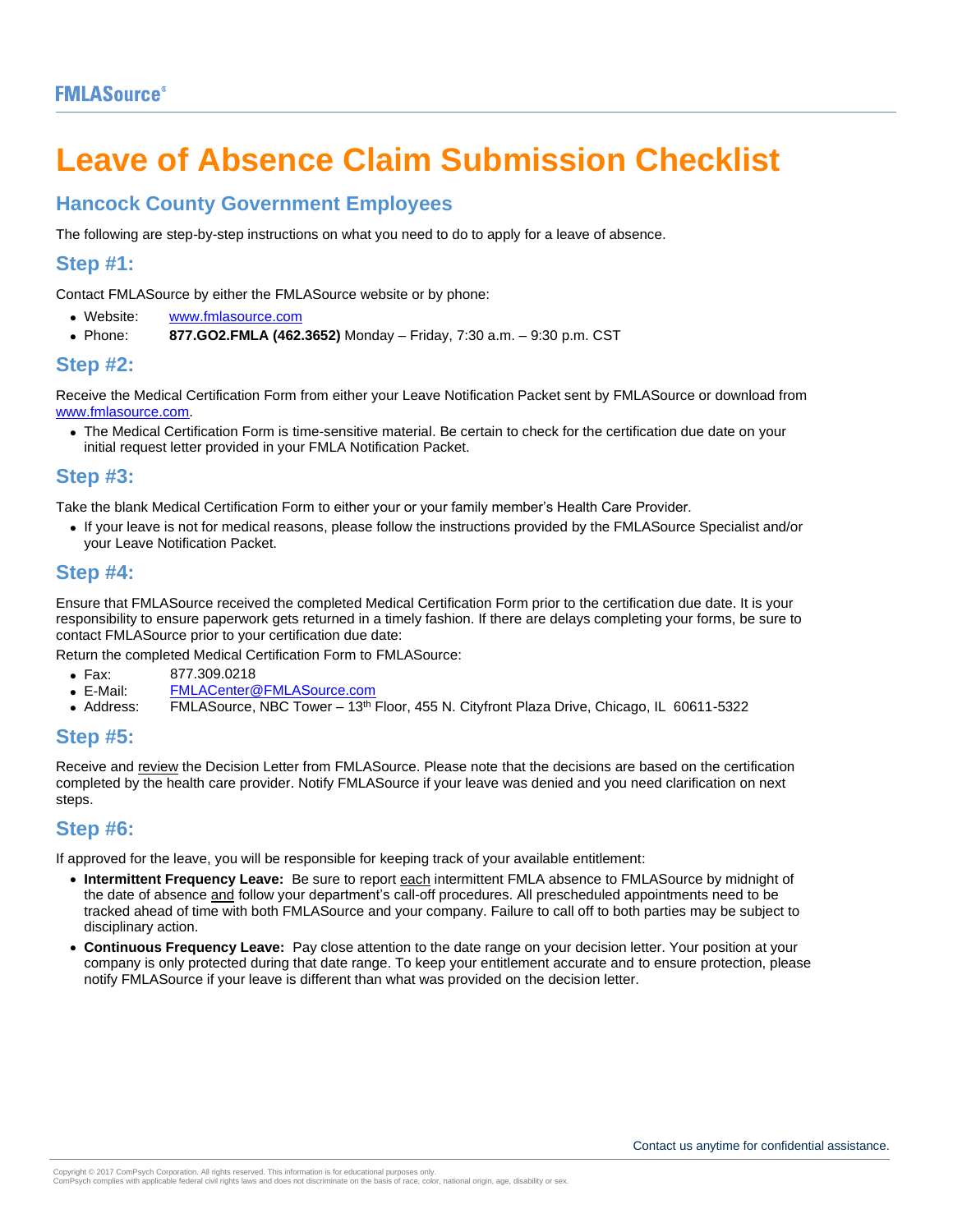# **Communication Touchpoints**

**BEGIN:** Leave of Absence Requested **END:** Employee Has Returned to Work

**Request Packet**

**What:** Provides a summary of employee's request for leave of absence and includes notice of eligibility, relevant forms and instructions, and any supplemental material.

**When:** Within up to 5 business days of the request.

# **Reminder of Documentation Due**

**What:** Reminds the employee that the due date for their documentation is coming up

**When:** 6 and 10 days from the original request and on the day before the due date to submit.

# **Notification of Document Received**

**What:** Notifies employee that a document has been received and is being reviewed.

**When:** Each time paperwork is received and uploaded into our system.

# **Decision Packet**

**What:** Provides a summary of a decision made on employee's request for leave of absence and includes any additional forms, instructions, or supplemental

**When:** Within up to 5 business days of receipt of sufficient and complete documentation.

material.

# **Maternity or Parental Date Confirmation**

## **What:** Seeks

confirmation of actual date of delivery or placement for Maternity or Parental Bonding Leaves.

**When:** After the original estimated date of delivery or placement has passed.

# **Return to Work Date Confirmation**

# **What:** Notifies

employees and requests confirmation that the end of their leave is approaching and a request for confirmation that they intend to return to work as scheduled.

**When:** 2 weeks, 1 week, and 1 day before their estimated return to work date.

# **Additional Notifications**

# **Undeliverable Email**

**When:** Daily each time an email comes back as "undeliverable".

# **Unprotected Absence**

**When:** Daily upon receipt of tracking that is not protected.

**When:** Daily each time an attempted fax to a health care provider comes back failed.



Employees have the option to receive Request and Decision Packets by email or postal mail. All other notifications are sent via email, phone, or text depending

on the type of notice and the

employee's preference.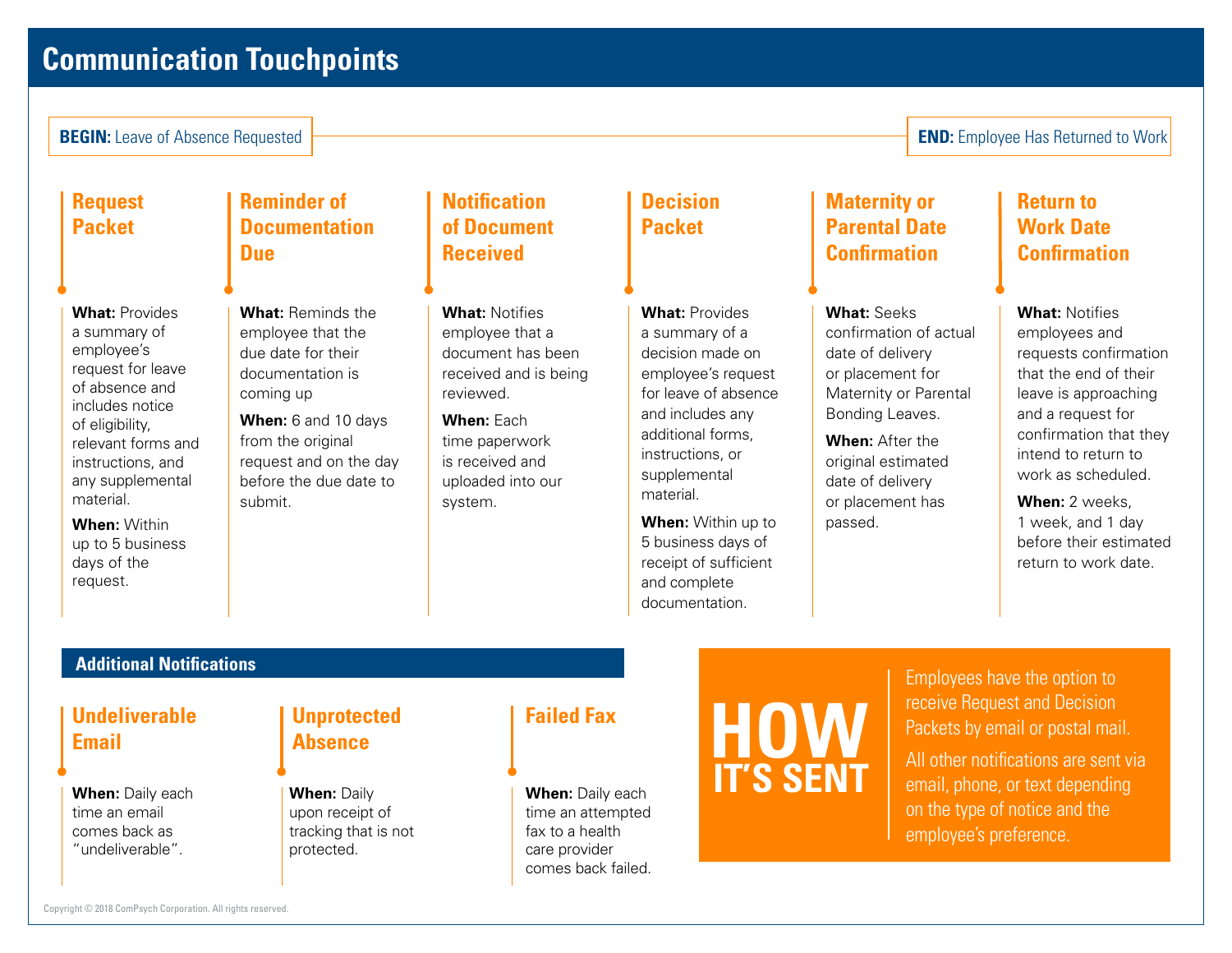# **Questions and Answers About the Family and Medical Leave Act (FMLA)**

# **What is the Family and Medical Leave Act (FMLA)?**

FMLA is a federal law that entitles employees to 12 weeks of unpaid leave for qualifying medical and family reasons. This time can be used over the course of 12 months for qualifying medical and family reasons. If taking leave to care for an injured service member, an employee is eligible for a one-time allotment of 26 weeks of leave in a single 12-month period.

# **When can an employee take FMLA?**

You are eligible to take FMLA when you are facing:

- The birth of a child
- Adoption or foster care
- Care for your own serious health condition
- Care for a child, spouse or parent with a serious health condition
- Care for a child, spouse, parent or next of kin who is an injured service member
- The need to be with a child, spouse, parent or next of kin who is on active duty or call to active duty status in support of a contingency operation

# **How do I know if I am eligible for FMLA?**

An employee must meet two requirements to be eligible for FMLA:

- 1. You must have worked for your employer for at least 12 months, and
- 2. You must have worked at least 1,250 hours during the last 12 months

# **Will an employee be paid for hours protected under FMLA?**

No. FMLA does not require your employer to pay you during your leave. In some circumstances, accrued paid sick leave or vacation time may be used.

# **Here when you need us.**

Call: 877.GO2.FMLA TDD: 800.697.0353 Fax: 877.309.0218 Online: fmlasource.com

# **How is "family" defined under FMLA?**

Family members are defined under FMLA as:

- The employee's parent
- The employee's child, including adult children who are incapable of caring for themselves
- The employee's spouse when he or she has a serious medical condition
- The employee's "next of kin," but only in situations of caring for an injured service member

# **Can an employee take a few hours every week to take a family member to a medical appointment?**

Yes. Family leave may be taken intermittently when medically necessary. An employee may take leave in blocks of time such as an hour, a half-day, a day, a week, four weeks or 12 weeks to care for a family member.

# **Will an employee have the same job when he or she returns from FMLA leave?**

The employer must reinstate an employee to the position held before leave began or must provide a position that has the same benefits, pay, working conditions and seniority.

# **Will an employee have insurance while on leave?**

The employer must continue to pay for the employee's health insurance coverage as it normally would. If an employee contributes to the health insurance plan he or she is required to continue making payments while on leave.

# **Can my employer stop making insurance payments?**

Yes. If an employee does not return to work after 12 weeks or if an employee tells the employer that he or she does not intend to return to work, the employer can stop making insurance payments. If an employee does not return from leave, the employer may require the employee to pay back the money paid to maintain the employee's health insurance during leave.

# **For More Information**

FMLASource provides you with quick access to experts who will answer questions, review guidelines and provide information regarding a job-protected medical or family leave of absence. Please contact FMLASource for information and forms required for your leave.